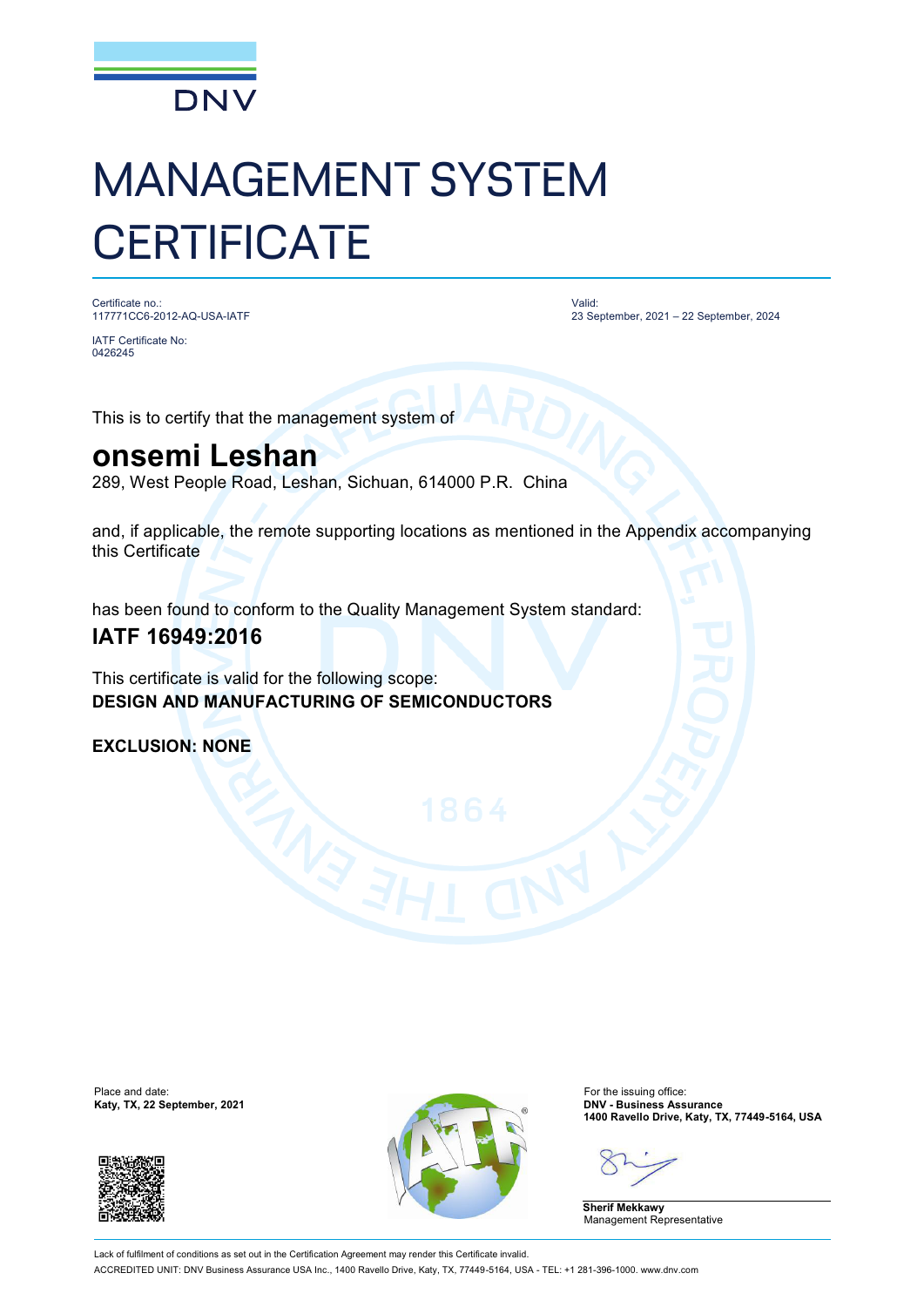

Certificate no.: 117771CC6-2012-AQ-USA-IATF IATF Certificate No: 0426245 Place and date: Katy, TX, 22 September, 2021

## **Appendix to Certificate**

#### **onsemi Leshan**

Remote Support Locations included in the certification are as follows:

| <b>Site Name</b>                    | <b>Site Address</b>                                                                                                                                    | <b>RSL Activities</b>                                                                                                                                                                                                                                                                   | <b>Certification</b><br><b>Body</b> |
|-------------------------------------|--------------------------------------------------------------------------------------------------------------------------------------------------------|-----------------------------------------------------------------------------------------------------------------------------------------------------------------------------------------------------------------------------------------------------------------------------------------|-------------------------------------|
| onsemi Beijing                      | Room 516, 5/F, Block A Innovation<br>Plaza, Tsinghua Science Park<br>Haidan District, Beijing 100084<br>P.R. China                                     | Laboratory, Product Design, Sales                                                                                                                                                                                                                                                       | <b>DNV</b>                          |
| onsemi Corporate Headquarters       | 5005 East McDowell Road,<br>Phoenix, AZ, 85008, USA                                                                                                    | Continuous Improvement, Contract<br>Review, Customer Service, Human<br>Resources, Laboratory, Process<br>Design, Product Design,<br>Management Review, Policy<br>Making, Quality System<br>Management, Sales, Strategic<br>Planning, Supplier Management,<br><b>Warranty Management</b> | <b>DNV</b>                          |
| onsemi East Greenwich               | 1900 South Country Trail, East<br>Greenwich, RI, 02818-1631, USA                                                                                       | Process Design, Product Design                                                                                                                                                                                                                                                          | <b>DNV</b>                          |
| onsemi Vélizy                       | 6 Rue Dewoitine, 78140, Vélizy<br>Villacoublay, France                                                                                                 | <b>Sales</b>                                                                                                                                                                                                                                                                            | <b>DNV</b>                          |
| onsemi Munich                       | Einsteinring 28, 85609 Aschheim,<br>Munich, Germany                                                                                                    | <b>Customer Service, Process</b><br>Design, Product Design, Sales                                                                                                                                                                                                                       | <b>DNV</b>                          |
| onsemi Gunma                        | 1-1-1 Sakata, Oizumi-machi, Ora-<br>gun, Gunma, 370-0596 Japan                                                                                         | Laboratory, Process Design,<br>Testing                                                                                                                                                                                                                                                  | <b>DNV</b>                          |
| onsemi Kokomo                       | 2529 Commerce Drive, Suite B,<br>Kokomo, IN, 46902, USA                                                                                                | Sales                                                                                                                                                                                                                                                                                   | <b>DNV</b>                          |
| onsemi Livonia                      | 19500 Victor Parkway, Suite 375,<br>Livonia, MI, 48152-7012, USA                                                                                       | <b>Customer Service, Sales</b>                                                                                                                                                                                                                                                          | <b>DNV</b>                          |
| onsemi Osaka                        | 5F Dojima Avanza 1 Chrome-6-20<br>Dojima Kita-ku, Osaka, 530-0003<br>Japan                                                                             | <b>Sales</b>                                                                                                                                                                                                                                                                            | <b>DNV</b>                          |
| onsemi Shanghai - Bi Bo Road        | Unit 202, Building 8, 690 Bi Bo<br>Road, Zhangjiang Hi-Tech Park,<br>Pudong Shanghai China 201203                                                      | Customer Service, Laboratory,<br>Product Design, Sales, Supplier<br>Management                                                                                                                                                                                                          | <b>DNV</b>                          |
| onsemi Shenzhen - Shennan<br>Avenue | Rooms 1410, 1412B -<br>1414A, 1414B - 1415, 1502 - 1505,<br>1507 - 1515, 3302-3305News<br>Building, No. 2, Shennan Road,<br>Mid, Shenzhen China 518027 | <b>Customer Service, Strategic</b><br>Planning                                                                                                                                                                                                                                          | <b>DNV</b>                          |